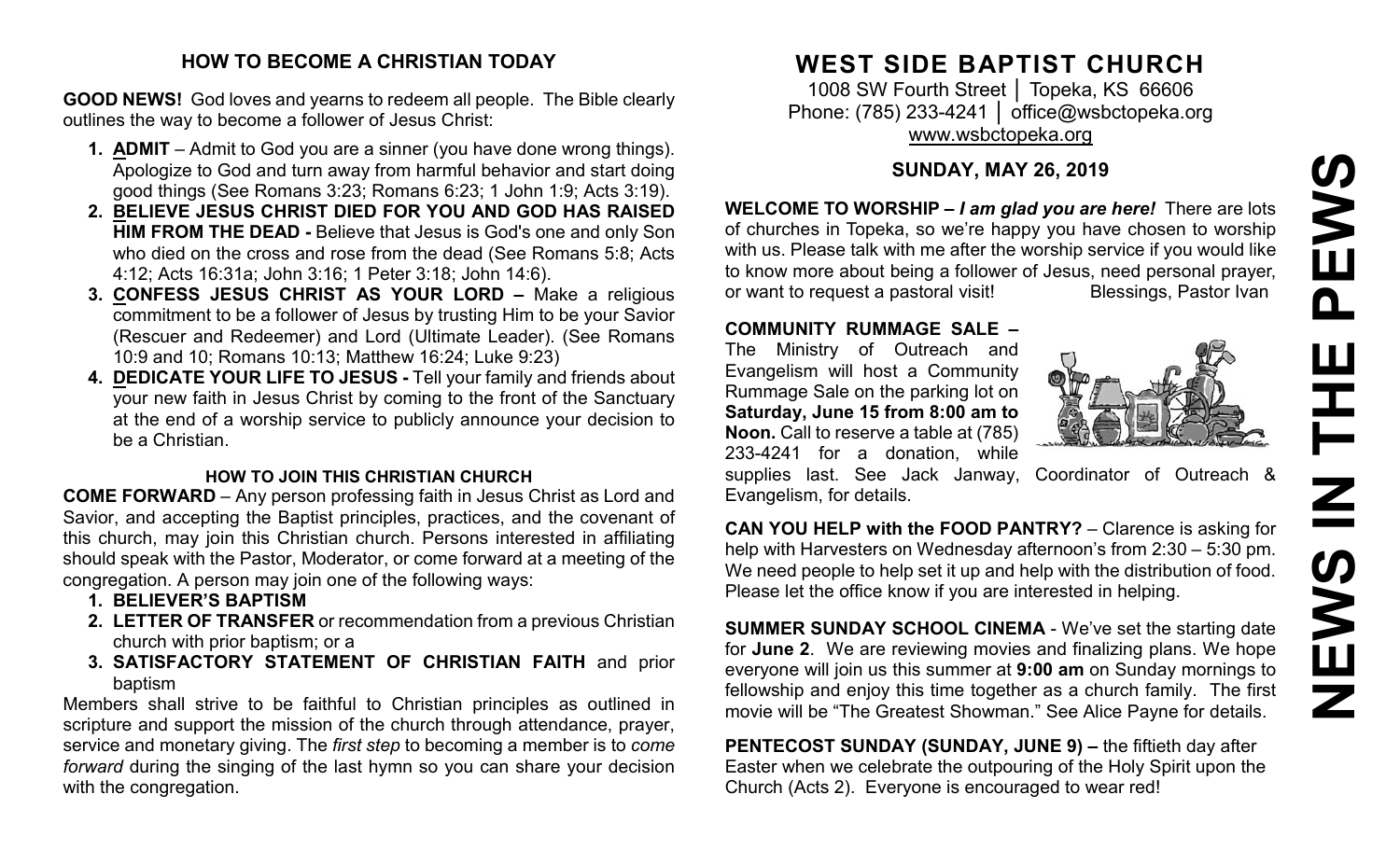**TRINITY SUNDAY (SUNDAY, JUNE 16) –** This day we celebrate the doctrine of the Trinity: God - the Father, the Son, and the Holy Spirit. This Sunday marks the transition between the Easter Season and General Time when the church focuses on spiritual growth in character, discipleship, and spiritual disciplines.





**VACATION BIBLE SCHOOL (VBS) -** Plan to join us this summer, July 15-19, from 9:00-1:00. We will serve both breakfast and lunch. Join us for a fun week of Bible stories, crafts, recreation, and cinema. Age Requirements: Youngest: Must have completed Kindergarten; Oldest: Just completed 5<sup>th</sup> grade this year. Alice Payne, C.E.

**RIDE TO CHURCH** - The Council has updated the time the van leaves on Sunday mornings because we have more people to pick-up. **The Church Van will leave the Church on Sundays at 8:00 AM.** If you or your children would like a ride a church please call Harry Carpenter, bus driver at (785) 608-3937 [no text messages] before 9:00 pm on Saturday. Please be ready and waiting at your door. The driver will honk twice and wait no more than five minutes before leaving to pick-up the next passengers. The van will not return for a second pick-up on the same day. Call Harry for more information or questions.

**BIBLE STUDY -** Come for the one-hour small group study of the biblical book **"SECOND PETER" on Wednesdays at 10:30 am in Holmer Hall**. Bible studies are free and open to the public.

**CHILDRENS ACTIVITY BAGS AND BULLETINS – We are glad to have children in worship!** Activity bags filled with coloring pages, crayons, and other items are available for preschool and elementary-aged children near the sanctuary door. **Enjoy the kits and children's bulletins**. Please take



home your artwork. Place the packets on the front pew after the worship service so we can restock them.

**COMMUNION MINISTERS –** Please sign-up on the bulletin board to deliver



the Lord's Supper (Holy Communion) to our Nursing Home and Homebound members on the first Sunday of a month. Lay Ministers will be working in pairs of two or teams. Pastor Ivan will provide training for all communion ministers. We currently have

eighteen Nursing Home and Homebound members to visit each month.

#### **WORSHIP LEADERS:**

**Acolytes (May) –** Lonna Hersh and Tera Triggs

**Communion Servers (May) –** Don Johnson, Nancy Lindberg, Colleen and Brice Smith

**Scripture Readers –** Jan Mauck

**Technology –** Harry Carpenter, Tom Mansfield, and Bruno Sprenks **Ushers (May)** Mark Arnold, Don Johnson, Doug Mauck, Clarence Payne and John Swain

**SUMMER CAMP –** The following students have registered for camps:

- Ryleigh Atkinson-McLaury Quest Camp at Green Lake June 23-29
- Aaron Poe Cross Wind (Gr: 6-8) July 8-12
- David Greuter Quest Camp at Green Lake, Wisc. June 23-29
- Jessa Greuter Quest Camp at Green Lake, Wisc. June 23-29
- Kaylee Shaw Quest Camp at Green Lake, Wisc. June 23-29
- Macy Greuter Quest Camp at Green Lake, Wisc. June 23-29
- Nathan Poe Cross Wind (Gr: 9-12) July 15-19
- Sage Poe Quest Camp at Green Lake, Wisc. June 23-29
- Tera Triggs Quest Camp at Green Lake, Wisc. June 23-29 *Send encourage notes:*

Cross Wind Camp, 8036 N Hoover Rd, Hesston, KS 67062 Quest Youth Camp, W2511 WI-23, Green Lake, WI 54941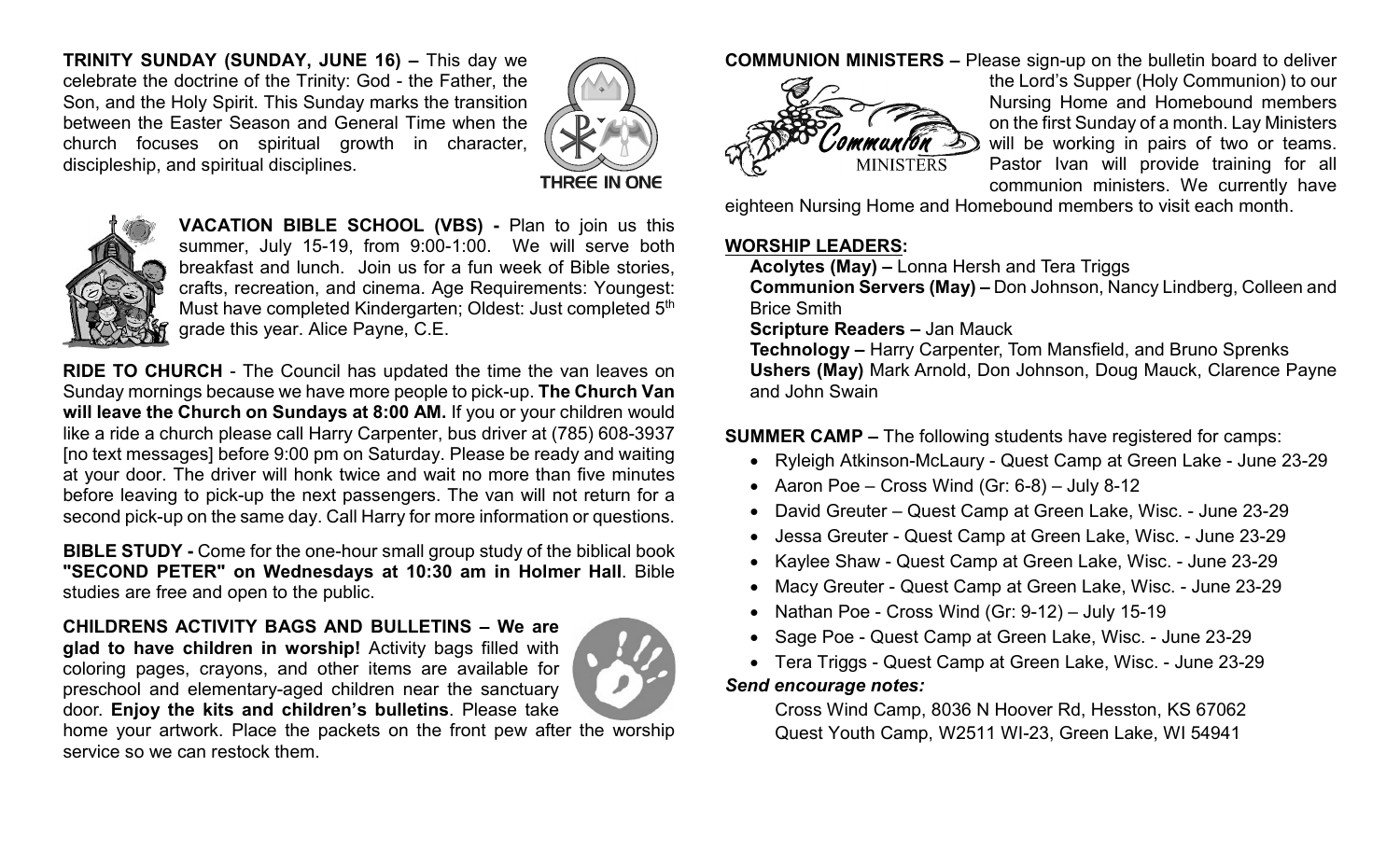#### **WEEKLY CALENDAR**

#### **SUNDAY, MAY 26**

#### 9:15 am Sunday School 10:30 am Worship Service (S)

#### **MONDAY, MAY 27 MEMORIAL DAY - CLOSED**<br>9:00 -11:00 am Baby Closet Ministry **Baby Closet Ministry**

#### **TUESDAY, MAY 28**

6:00 pm Outreach Meeting 6:00 pm Men's Chorus

#### **WEDNESDAY, MAY 29**

| $10:30$ am        | Bible Study – Book of Jude (HH)       |
|-------------------|---------------------------------------|
| $3:30 - 5:30$ pm  | No Fruit & Vegetable Food Pantry (FH) |
| $5:00 - 7:00$ pm  | <b>Baby Closet Ministry</b>           |
| $5:30 - 7:00$ pm  | No Supper or WWW until September      |
| $7:00 \text{ pm}$ | No Choir Practice (S)                 |
|                   |                                       |

#### **THURSDAY, MAY 30**

1:00 - 3:00 pm Baby Closet

**FRIDAY, MAY 31 PASTOR'S DAY OFF**

#### **SATURDAY, JUNE 1**

1:00 pm Worship Team Practice

#### **SUNDAY, JUNE 2**

10:30 am Worship

## 9:00 am Movie "The Showman"

#### **IN OUR THOUGHTS AND PRAYERS**

Darren Abby – Health concerns (Pat & Joe Abby's son), better Mark Arnold – Health concerns Martha Beyer – Health concerns (California; Nancy Cottril's sister) Al & Bradley Carpenter – Health concerns Harry and Pat Carpenter – Health concerns Pat Carreno – Health concerns Guy Carreno - Health concerns (Tony Carreno's brother) Valerie Davis - Health concerns (radiation) (Bev McCurdy's friend) Gail – Health concerns (Alice Payne's friend) Russell Hunter – Health concerns (Kansas Rehab) Fran Seymour-Hunter – Health concerns Charles Key – Health concerns (cancer) (Nelda Janway's brother) Nancy May – Health concerns Marie Merrifield – Health concerns Don and Jonesy Morris – Health concerns Kate Olsen – Health concerns Carolyn Peck – Health concerns (James and Matthew Peck's grandmother) Becky and Terry Poe – Health concerns Carolyn Roach – Health concerns (Nelda Janway's sister) Bob and Jill Roesler – Health concerns Keith Springer – Health concerns (Marianne Spano's brother) Larry Springer – Health concerns (Marianne Spano's brother) Linda Thomas – Health concerns (Atria 3415 SW 6th Ave, 66606) Lola Zab - Health concerns (Marianne Spano's sister)

#### **HOMEBOUND & CARE FACILITIES:**

\*Portia Allbert \*Etta Landis –Capital Ridge \*June Cunningham – Brewster Place \* \* Renea May \*Shirley & Larry Dell \*Rogene Moody \*Helen Farrar –Plaza West \*Ken Paslay – Brookdale \*Gerald Haney – \*Theo Penny \*Russ Hunter – \*Edward Perkins \*Mary Lou Johnson – Aldersgate \*Juanita Plankinton \*Alice Kieffer \*Hazel Smith-Tindall

\*Linda Thomas – East Atria Pl